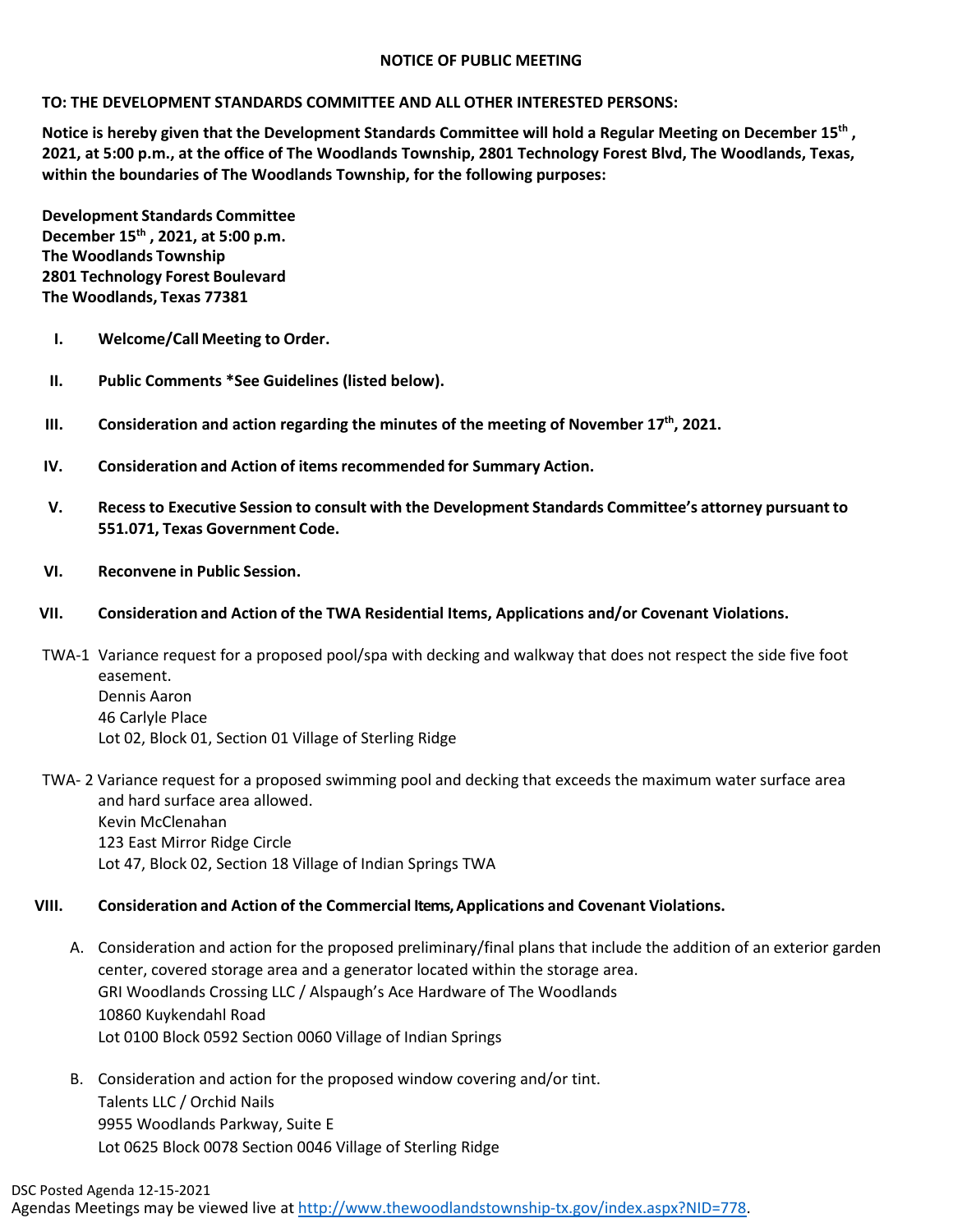- C. Variance request for the proposed monument panel that does not match the building sign. Centro NP Holdings 12 SPE LLC / Shogun Japanese Grill & Sushi Bar 9420 College Park Drive, Suite 190 Lot 0500 Block 0490 Section 0046 Village of Alden Bridge
- D. Consideration and action for a proposed fenced-in dog park. HL-2LE Holding Company LLC / Two Lakes Edge 2000 Hughes Landing Boulevard Lot 6504 Block 0547 Section 0999 Village of Town Center
- E. Consideration and action for the existing patio seating, umbrellas and portable heating units. 24 Waterway LLC / Baja Cantina 24 Waterway Avenue, Suite 160 Lot 2640 Block 0599 Section 0999 Village of Town Center
- F. Consideration and action for the proposed installation of a second temporary building. The Ridge Community Church 10801 Falconwing Drive Lot 0210 Block 0592 Section 0060 Village of Indian Springs
- G. Consideration and action for existing reserved parking signs. The Square M Property LLC / Behavioral Innovations 8101 Kuykendahl Road, Suite 100 Lot 4000 Block 0257 Section 0047 Village of Alden Bridge
- H. Consideration and action for the proposed installation of a bird deterrent system. Luisfina Corp 1500 Research Forest Drive Lot 9380 Block 0350 Section 1000 Village of Research Forest
- I. Consideration and action for the proposed installation of trash receptacles. Northex LLC / Terramont II 9950 Woodlands Parkway Lot 0300 Block 0078 Section 0046 Village of Sterling Ridge
- J. Consideration and action for the proposed blade sign. US Regency Alden Bridge LLC / Subway 8000 Research Forest Drive, Suite 320 Lot 0400 Block 0257 Section 0047 Village of Alden Bridge

## **IX. Consideration and Action of the WCA Residential Items, Applications and Covenant Violations.**

- 1. Consideration and action for the demolition of an existing home that includes the removal of 4 trees. Jose Villamediana 69 Huntsmans Horn Circle Lot 31, Block 01, Section 35 Village of Grogan's Mill
- 2. Variance request for a conceptually proposed new home, that will exceed the maximum living area allowed. Jose Villamediana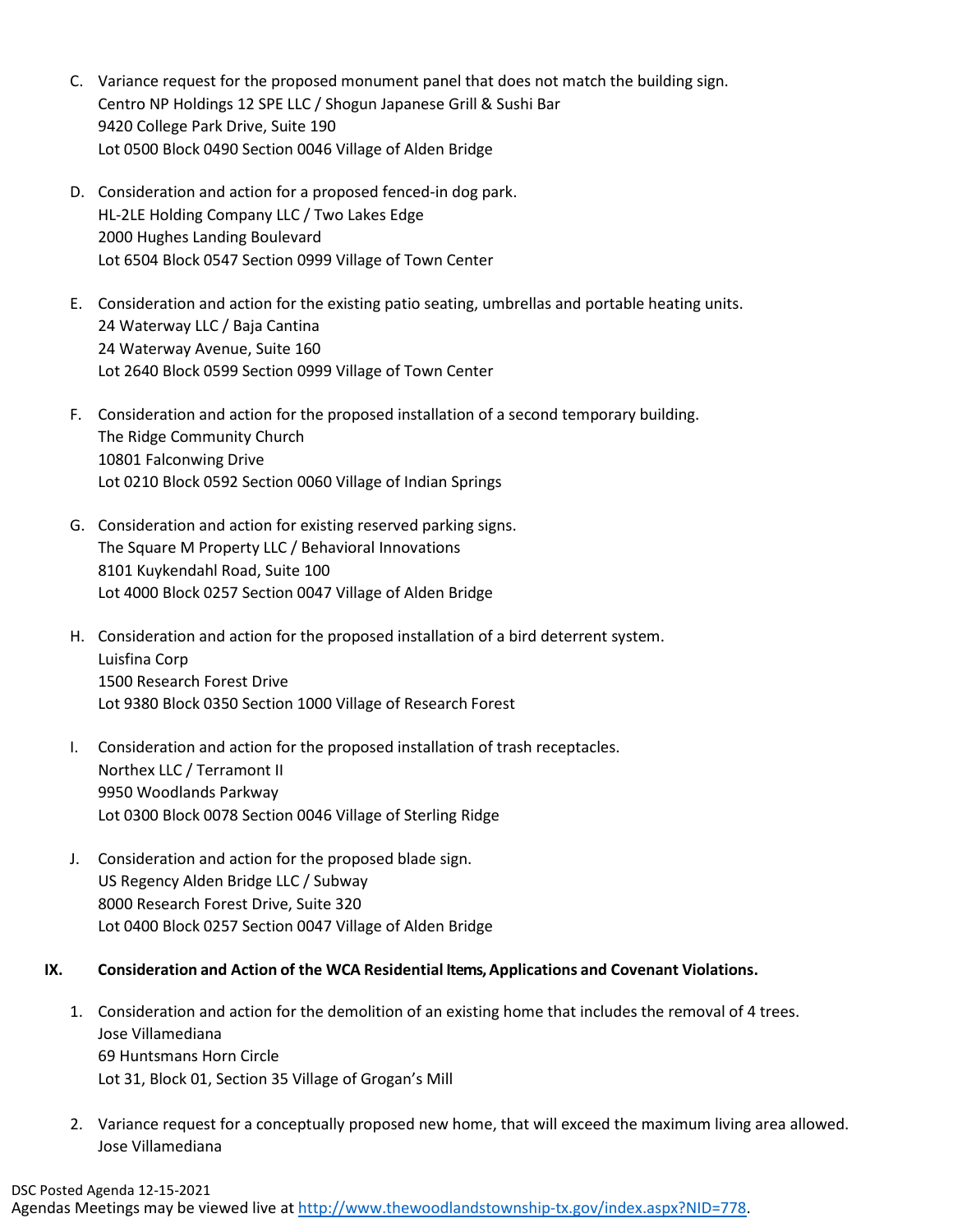69 Huntsmans Horn Circle Lot 31, Block 01, Section 35 Village of Grogan's Mill

- 3. Variance request for a conceptually proposed new home, that will exceed the maximum living area and hard surface area allowed. White Sundance RE6 LLC 79 Huntsmans Horn Circle Lot 36, Block 01, Section 35 Village of Grogan's Mill
- 4. Variance request for a conceptually proposed new home, that will exceed the maximum living area. Gregory Heath 201 Grogan's Point Rd Lot 03, Block 01, Section 63 Village of Grogan's Mill
- 5. Variance request for the proposed new home construction with tree removals that will exceed the maximum hard surface area allowed. Home Expo Showcase LLC 114 S Timber Top Drive Lot 07, Block 01, Section 15 Village of Grogan's Mill
- 6. Variance request for the proposed pool that exceeds the maximum hard surface area allowed. Home Expo Showcase LLC 114 S Timber Top Drive Lot 07, Block 01, Section 15 Village of Grogan's Mill
- 7. Variance request for trees requested for removal that do not meet The Standards for removal. Brandon & Jessica Brame 263 N Silvershire Circle Lot 15, Block 02, Section 43 Village of Cochran's Crossing
- 8. Variance request for a previously acted upon Storage Shed that is located in the five-foot right-side utility easement and that causes an impact to neighboring properties. AJABZ LIVING TRUST 54 Mystic Lake Circle Lot 06, Block 01, Section 21 Village of Cochran's Crossing
- 9. Variance request for an eight foot fence that exceeds the maximum height allowed and is being proposed to shield a storage shed that is located in an unapproved location, is in the five-foot right-side utility easement and that causes an impact to neighboring properties. AJABZ LIVING TRUST 54 Mystic Lake Circle Lot 06, Block 01, Section 21 Village of Cochran's Crossing
- 10. Variance request for a proposed fence that will be built with the construction side facing outward from the lot. Jason & Susan Soriano 47 S Flagstone Path Circle Lot 44, Block 01, Section 42 Village of Cochran's Crossing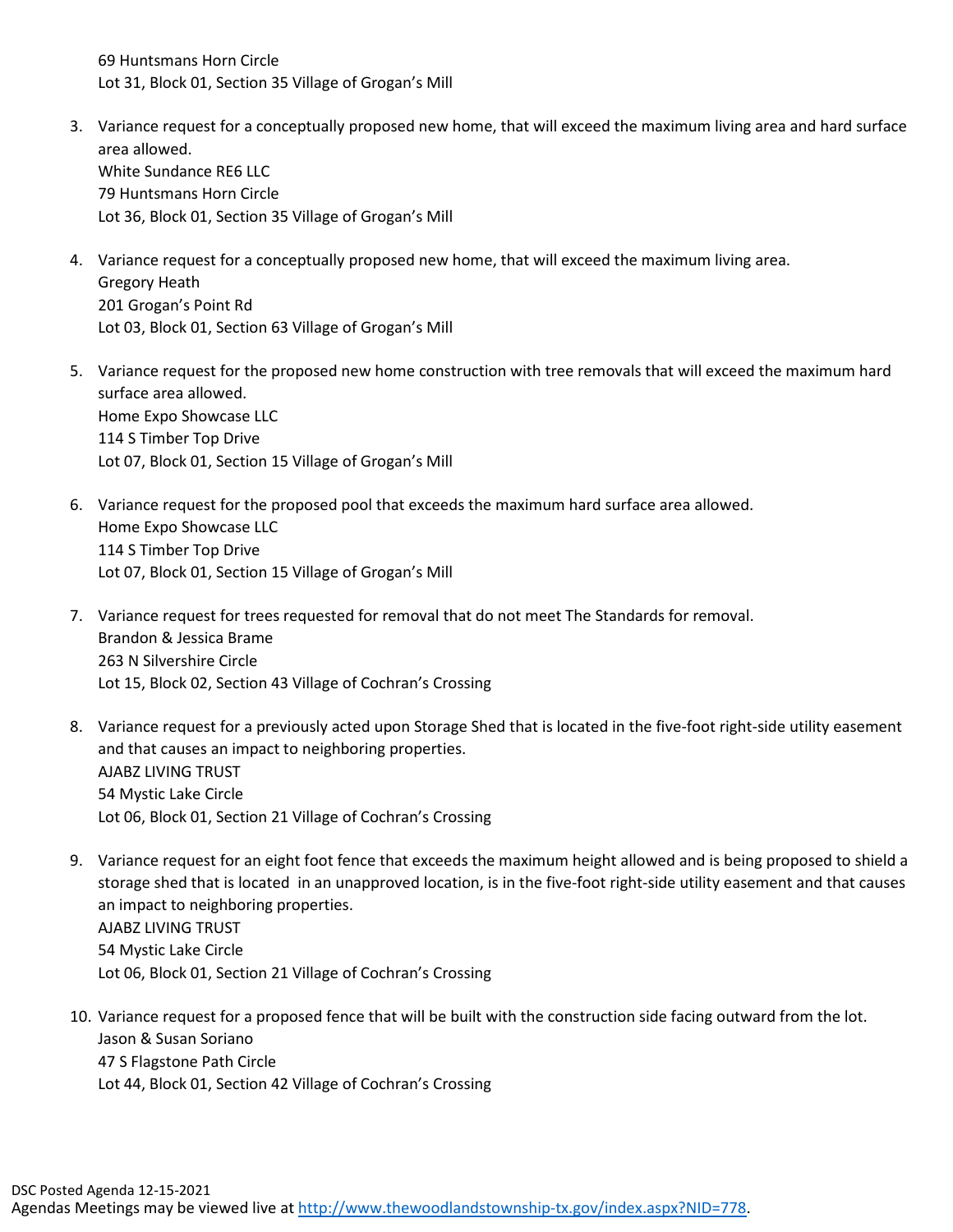- 11. Variance request for the existing fence that was built with the construction members facing outward to the street and adjacent properties. Dario Masid 34 Eagle Rock Place Lot 40, Block 01, Section 04 Village of Indian Springs
- 12. Variance request for an existing color change. Gloria & Francisco Costa 18 North Circlewood Glen Lot 09, Block 02, Section 09 Village of Panther Creek
- 13. Variance request for a proposed patio cover that would encroach into the rear setback. William Evans 210 South Berryline Circle Lot 11, Block 02, Section 36 Village of Panther Creek
- 14. Variance request for the proposed pool and decking that would exceed the maximum amount of hard surface area and water surface area allowed. James Garrett 12 Terravale Court Lot 47, Block 02, Section 11 Village of Panther Creek
- 15. Variance request for the three existing decorative shade cover structures attached to the fence that exceed the maximum hard surface area allowed, encroach the rear easement and left side easements and/or side setback. Carlos Calderon 48 West Tallowberry Drive Lot 13, Block 01, Section 07 Village of Panther Creek
- 16. Variance request for a proposed fence will not be setback at least three feet from the front façade of the home. Eric J Teltschik 24 Kittiwake Court Lot 16, Block 01, Section 23 Village of Grogan's Mill
- 17. Variance request for existing fence that has been built with the construction members facing outward from the lot. Sean Pelow 78 Winter Wheat Circle Lot 10, Block 01, Section 06 Village of Indian Springs
- 18. Consideration and action to amend the Neighborhood Criteria for section 48 of the Village of Cochran's Crossing Owners of Section 48 All lots in Section 48 Village of Cochran's Crossing
- **X. Consideration and action of the proposed schedule for the Development Standards Committee and the Joint Session of the Residential Design Review Committee Chairs and Development Standards Committee for 2022.**
- **XI. Consideration and action to adopt the proposed revisions to the Residential Development Standards.**
- **XII. Consideration and action regarding the Residential Development Standards and Commercial Planning and Design Standards and/or any promulgated rules for interim actions during emergency situations, such as**